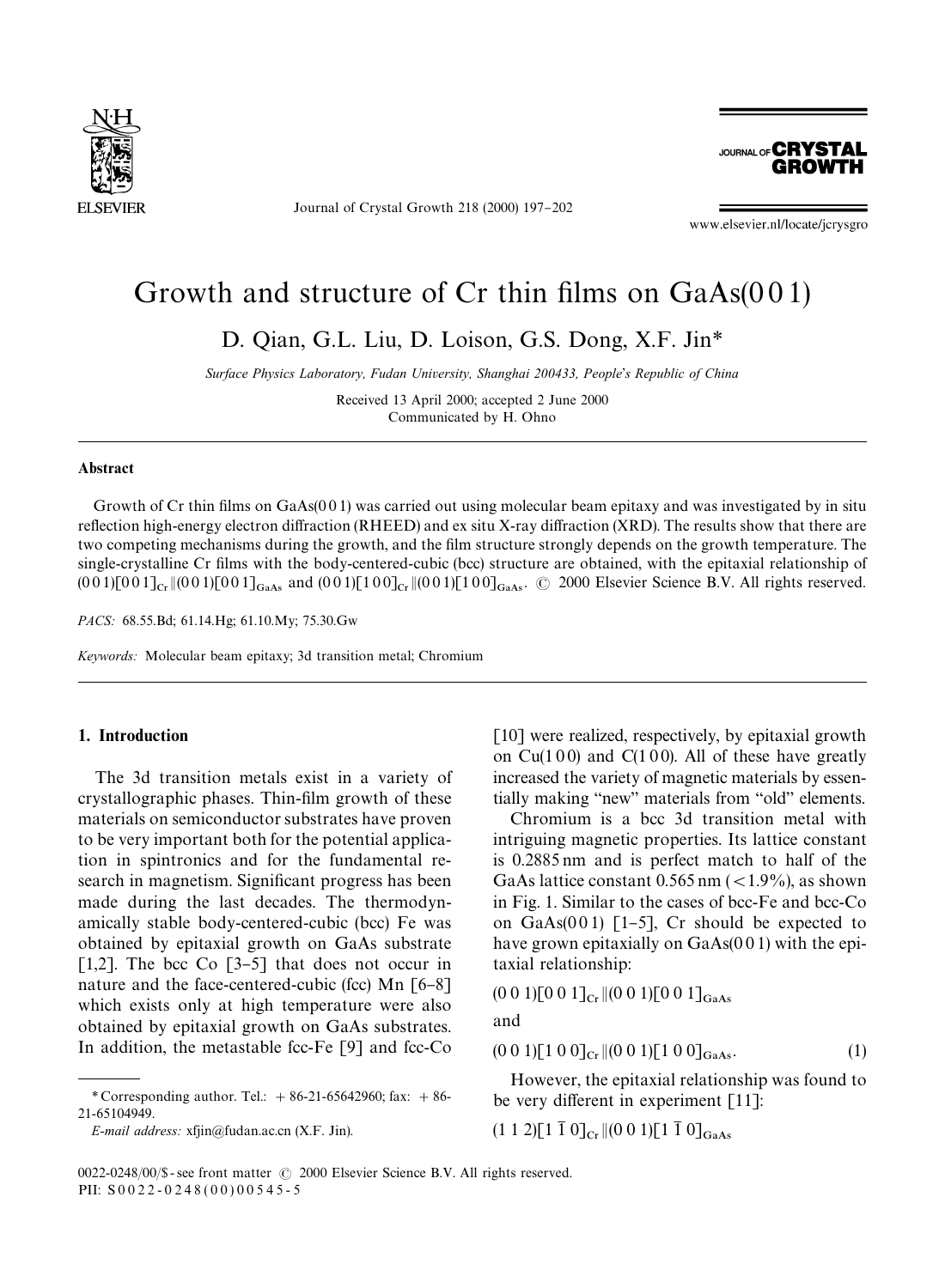

Fig. 1. Schematic view of nonreconstructed GaAs(001) and bcc-Cr(001) surfaces.

and

$$
(11\ 2)[\overline{1}\ \overline{1}\ 1]_{Cr} \|(0\ 0\ 1)[1\ 1\ 0]_{GaAs} \tag{2}
$$

in spite of the similarity of both the structure and parameter of Cr and Fe or Co. No explanations have been given why Cr behaves so differently.

In this work we investigated the film structures of Cr on  $GaAs(001)$  as a function of growth temperature. The results show that there are two competing growth mechanisms in the Cr thin-film growth, corresponding exactly to the foregoing-mentioned growth orientations (1) and (2), respectively. Same as the previous result  $[11]$ , the film growth is indeed dominated by orientation (2), at lower growth temperatures  $20^{\circ}$ C < T < 70°C. However, at higher growth temperatures  $T > 130^{\circ}$ C, the film growth turns out to be dominated by the orientation (1). At intermediate growth temperatures  $70^{\circ}$ C  $\leq T \leq 130^{\circ}$ C, these two domains coexist in the Cr films.

#### 2. Experiment

The heteroepitaxial growth was carried out in an MBE growth chamber connected with the VG-ESCALAB-5 electron spectrometer system. The Te-doped  $GaAs(001)$  single-crystal wafers

were polished and treated by an ordinary devicecleaning process. The final substrate cleaning was performed by a chemical etching method using  $H_2$  SO<sub>4</sub> :  $H_2$ O<sub>2</sub> :  $H_2$ O = 5:1:1 before loading into the MBE system and flashing to  $580^{\circ}$ C in the ultrahigh vacuum chamber. For clean GaAs(001) substrates before epitaxy,  $4 \times 1$  reconstruction patterns were observed by reflection high-energy electron diffraction (RHEED). The Auger electron spectra show that the surfaces are free of carbon and oxygen contamination. The background pressure in the growth chamber was  $3 \times 10^{-8}$  Pa. The 99.99% pure Cr pieces were charged in an  $Al_2O_3$  crucible of a Knudsen cell. The deposition rate used in this experiment was fixed at  $0.2$  nm/min as measured by a quartz thickness monitor and double checked by Auger electron spectroscopy. The bcc-Cr coverage is expressed in nanometer (nm) with 1 ML (monolayer)  $= 0.15$  nm relative to the GaAs(00 1) surface atomic density of  $6.3 \times 10^{14}$  atoms/cm<sup>2</sup>.

#### 3. Results and discussion

The growth of  $Cr$  on  $GaAs(001)$  was first investigated when the substrate was kept at room temperature. Fig. 2(a) shows a typical RHEED pattern for a clean GaAs(0 0 1) surface, with an electron beam along the  $GaAs[110]$  direction. Following the evolution of the RHEED patterns after opening the Cr source, we first find that some polycrystalline circles start to appear as the substrate spots fade away. A typical diffraction pattern at this stage is shown in Fig. 2(b). This disordering is presumably caused by the chemical reaction between Cr and GaAs at the interface, although a clear picture about the detailed interface structure is still lacking [12]. After the Cr coverage reaching beyond  $\sim$  1.2 nm, a new diffraction pattern starts to appear and becomes dominant. Fig. 2(c) shows a typical pattern at this stage. This diffraction pattern persists as long as we continue the Cr growth. After some careful analysis of the diffraction pattern, we convince ourselves that it should be caused by the above-mentioned epitaxial orientation (2). In order to prove this, we show in Figs. 3(a) and (b) the two epitaxial relationships between the substrate and epilayer as mentioned above as (1) and (2), together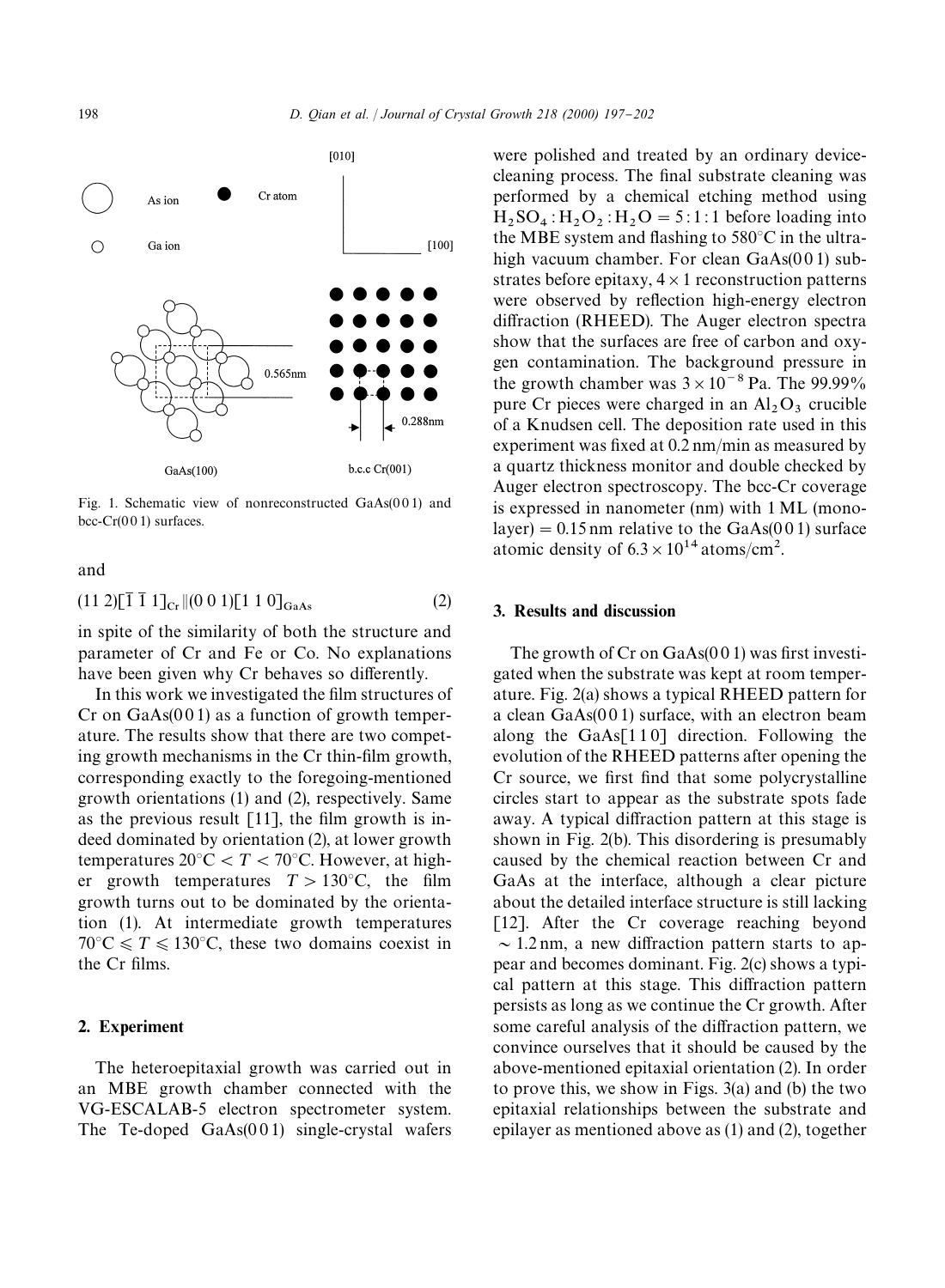

Fig. 2. RHEED patterns for different thin films grown on the GaAs(001) substrate at different temperatures, taken with the incident electron beam along the substrate  $[1 1 0]$  direction: (a) clean GaAs(00 1); (b) 1.0 nm, 25°C; (c) 5.0 nm, 25°C; (d) 1.6 nm, 100°C; (e) 4.0 nm, 160 $^{\circ}$ C; (f)-(i) calculated diffraction patterns explained in the text.

with the corresponding Miller indices. Based on the symmetry consideration, there are in principle two types of structures marked as (I) and (II). According to types (I) and (II) in Fig. 3(b), we then calculated the RHEED diffraction patterns as shown in Figs. 2(f) and (i), respectively. Comparing them to the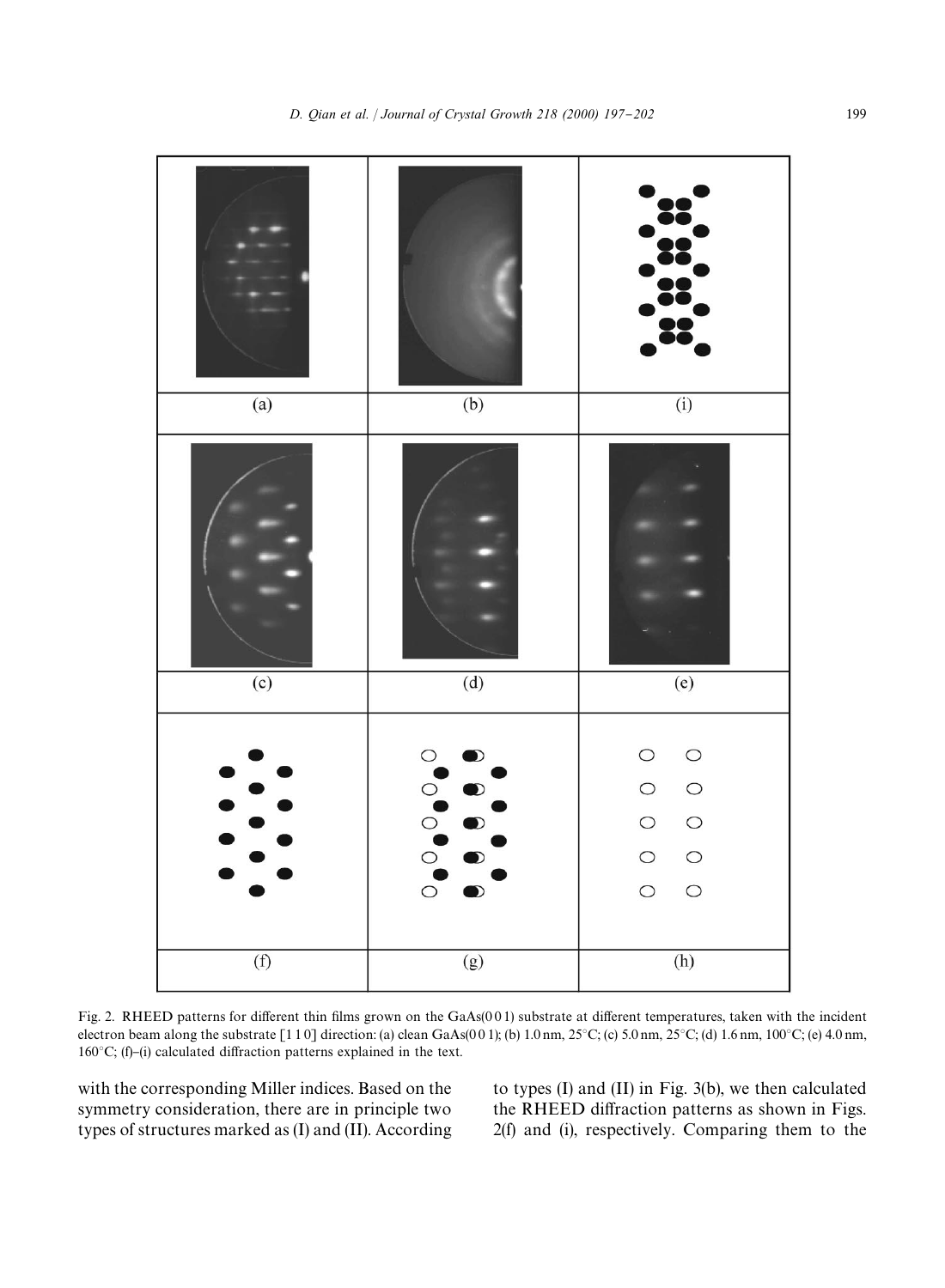

Fig. 3. Epitaxial relationships between Cr and GaAs: (a)  $(001)[001]_{Gr}[(001)[001]_{GaAs}$  and  $(001)[100]_{Cr}[(001)[100]_{GaAs}$ ; (b) shadow I – (112)[1  $\overline{10}]_{C}$  ||(0 0 1)[1  $\overline{1}$  0]<sub>GaAs</sub> and (112)[ $\overline{1}$   $\overline{1}$  1]<sub>Cr</sub> ||(001)[110]<sub>GaAs</sub>, shadow II – (112)[110]<sub>Gr</sub> ||(001)[110]<sub>GaAs</sub> and  $(1\ 1\ 2)$ [ $\overline{1}$   $\overline{1}$   $1$ ]<sub>Cr</sub> $\|(0\ 0\ 1)$ [ $\overline{1}$   $\overline{0}$ ]<sub>GaAs</sub>.

experimental pattern in Fig. 2(c), it is immediately recognized that only type (I) structure exists in the Cr film. In order to confirm the epitaxial relation $ship$  (2), the X-ray diffraction was further carried out for a sample of 19 nm Cr on GaAs(0 0 1). The result is shown in Fig. 4(a), where a peak at  $2\theta = 82.0^{\circ}$  is clearly seen besides the GaAs substrate contributions. This peak gives to  $d_2 = 0.1174$  nm which agrees very well to the bcc  $Cr(112)$ .

The growth of  $Cr$  on  $GaAs(001)$  was then investigated when the substrate was kept at a hightemperature range  $(130^{\circ}C < T < 160^{\circ}C)$ . Similar to the room-temperature case as in Fig. 2(b), a ring-like pattern was observed in the first stage of Cr growth  $(< 1.4$  nm). Then a new rectangle pattern starts to appear and becomes dominant, as shown in Fig.  $2(e)$ . This diffraction pattern persists until we

stop the growth  $(>20 \text{ nm})$ . From the previous work  $[3-5]$ , it is realized that the Cr growth is with the above-mentioned epitaxial orientation (1). With the help of Fig. 3(a), we calculated the corresponding diffraction pattern as shown in Fig.  $2(h)$ . Obviously, a perfect agreement between the experiment and calculation is reached and therefore, epitaxial relationship (1) is unambiguously demonstrated. To confirm this conclusion again, the  $X$ -ray diffraction was carried out for a sample of 20 nm Cr on  $GaAs(001)$ . The result is shown in Fig. 4(b), where a peak at  $2\theta = 64.6^{\circ}$  is clearly seen besides the GaAs substrate contributions. This peak corresponds to  $d_1 = 0.1441$  nm that fits exactly to the bcc-Cr(0 0 2).

The growth of  $Cr$  on  $GaAs(001)$  was further investigated when the substrate was kept at intermediate temperature range  $(70^{\circ} \text{C} < T < 130^{\circ} \text{C})$ .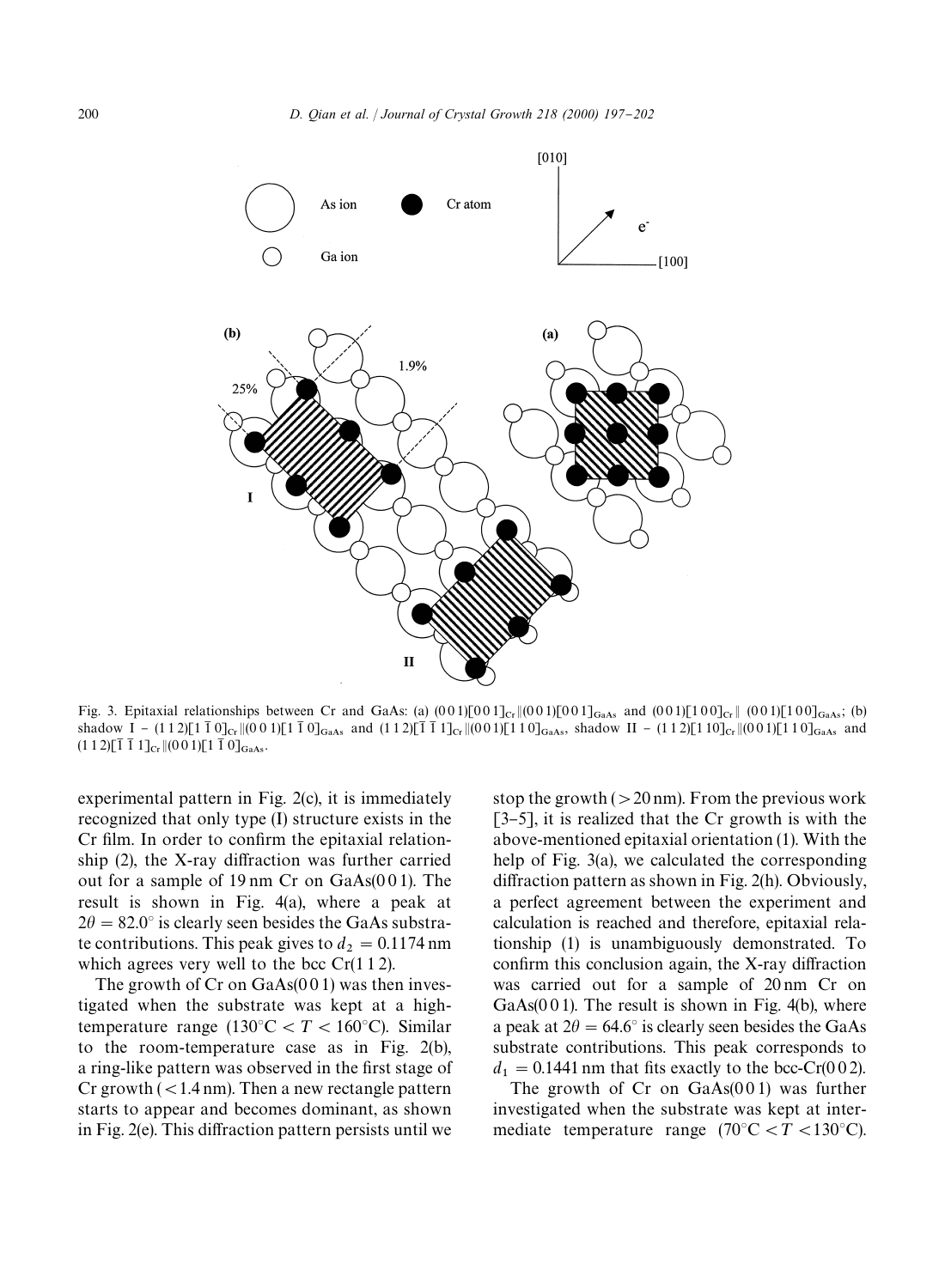

Fig. 4. X-ray diffraction spectra for (a) 19 nm Cr grown at room temperature, (b) 20 nm Cr grown at  $160^{\circ}$ C.

Similar to the low- and high-temperature cases in Fig. 2(b), a ring-like pattern was observed in the first stage for the Cr coverage  $\langle 1.3 \text{ nm} \rangle$ . Then a diffraction pattern, as shown in Fig. 2(d), appears and persists until we stop the growth  $(>20 \text{ nm})$ . It is obvious that such a pattern is actually a mixture of Figs. 2(c) and (e), which indicates that the two domains with orientations (1) and (2) coexist in the Cr films. The calculated corresponding diffraction pattern shown in Fig. 2(g) agrees with the experiment perfectly.

It is demonstrated from the above results that there are two competing growth mechanisms for Cr on  $GaAs(001)$ . The Cr film structure grown on  $GaAs(001)$  strongly depends on the growth temperature. However, there are still some puzzled questions that remain unsolved. Firstly, it is difficult to understand from the lattice-match point of view why the bcc- $Cr(1 1 2)$  can epitaxially be grown on GaAs(0 0 1), while the lattice mismatch between the substrate and epilayer along the  $\lceil 110 \rceil$  direction reaches as high as 25%. Secondly, it is hard to believe from the symmetry point of view why only type (I) structure instead of both type (I) and (II) exists in the epitaxial relationship (2). The reasons behind this are presumably correlated to the questions regarding the roles played by the interface in the problem or the apparent roles played by the chemisorption of Cr on GaAs. These certainly need to be addressed in the future with some more appropriate experimental techniques. We believe that a clear picture of interface structure will be helpful to understand these puzzles as well as the two competing growth mechanisms and their temperature dependence.

## 4. Conclusions

In summary, the growth of Cr thin films on GaAs(001) was carried out using molecular beam epitaxy. Two competing mechanisms in the Cr film growth are found and their temperature dependence is explored. We have reported for the first time the epitaxial growth of single crystalline bcc-Cr films on  $GaAs(001)$  and the epitaxial relationship of  $[001]_{\text{Cr}}$   $|[001]_{\text{GaAs}}$  and  $[100]_{\text{Cr}}$   $|[100]_{\text{GaAs}}$ .

## Acknowledgements

This work was supported by the National Natural Science Foundation of China  $(\#19625410,$